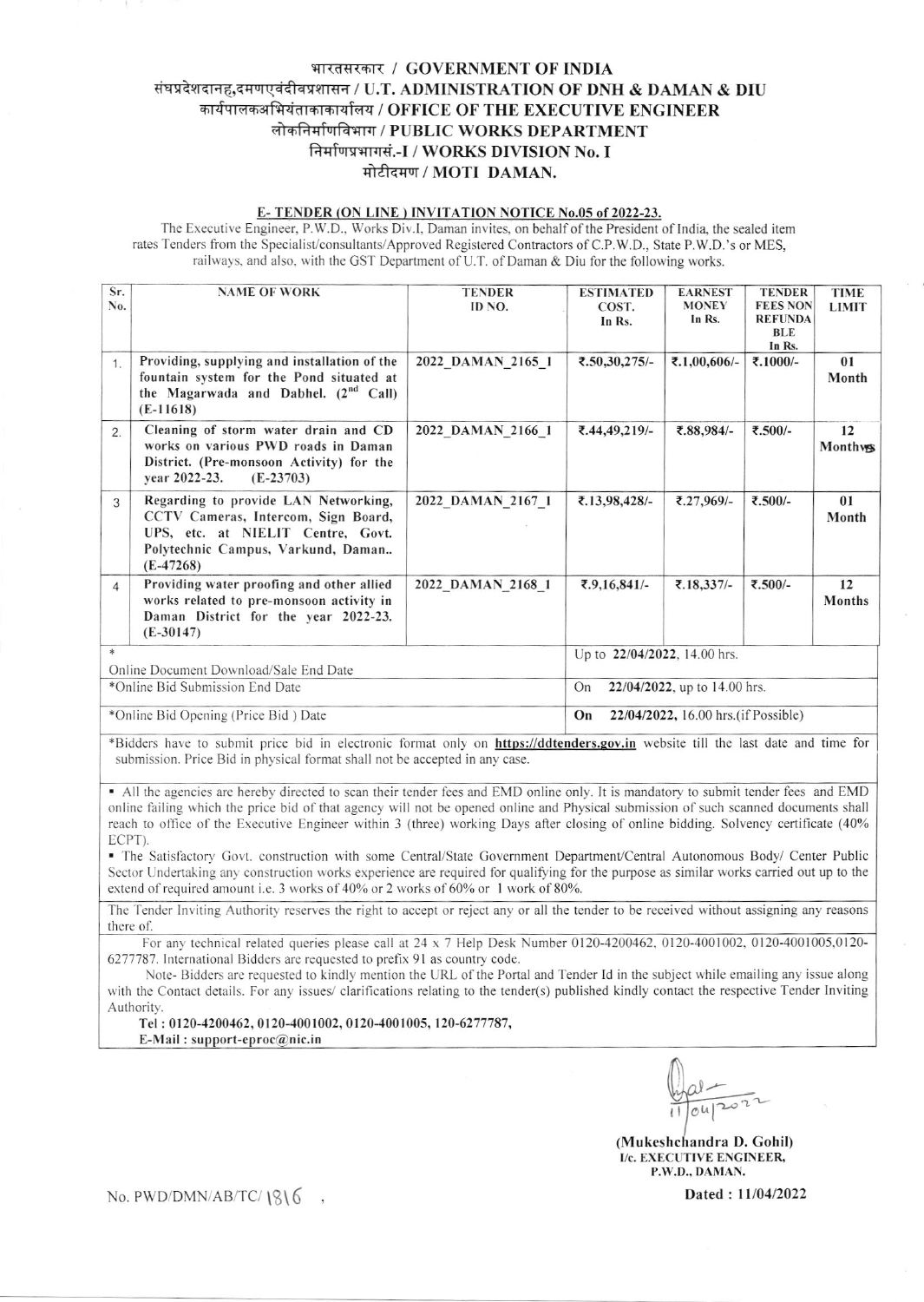Copy fd.w.cs. to P.S. to Administrator for kind perusal of Hon. Adminisfiator, Secretariat, DNH & DD.

COPY SUBMITTED FOR INFORMATION:-

The Advisor to the Administrator, Secretariat, DNH & DD.

The Finance Secretary, U.T. of DNH &Daman & Diu, Secretariat, DNH & DD.

The Collector U. T. of Daman & Diu, Collectorate, Daman.

The Superintending Engineer, PWD, DNH & DD.

 $\overline{1}$ 

Copy to :- N.I.C., Secretariat, Daman for publication on web site www.daman.nic.in.

Assistant Engineer, Sub Division No.I/II/III & IV, Daman. Please prepare Market Rate Justification statement / cost based on prevailing Market Rates on the last date of submission of tender and submit the same to this office within 3 days.